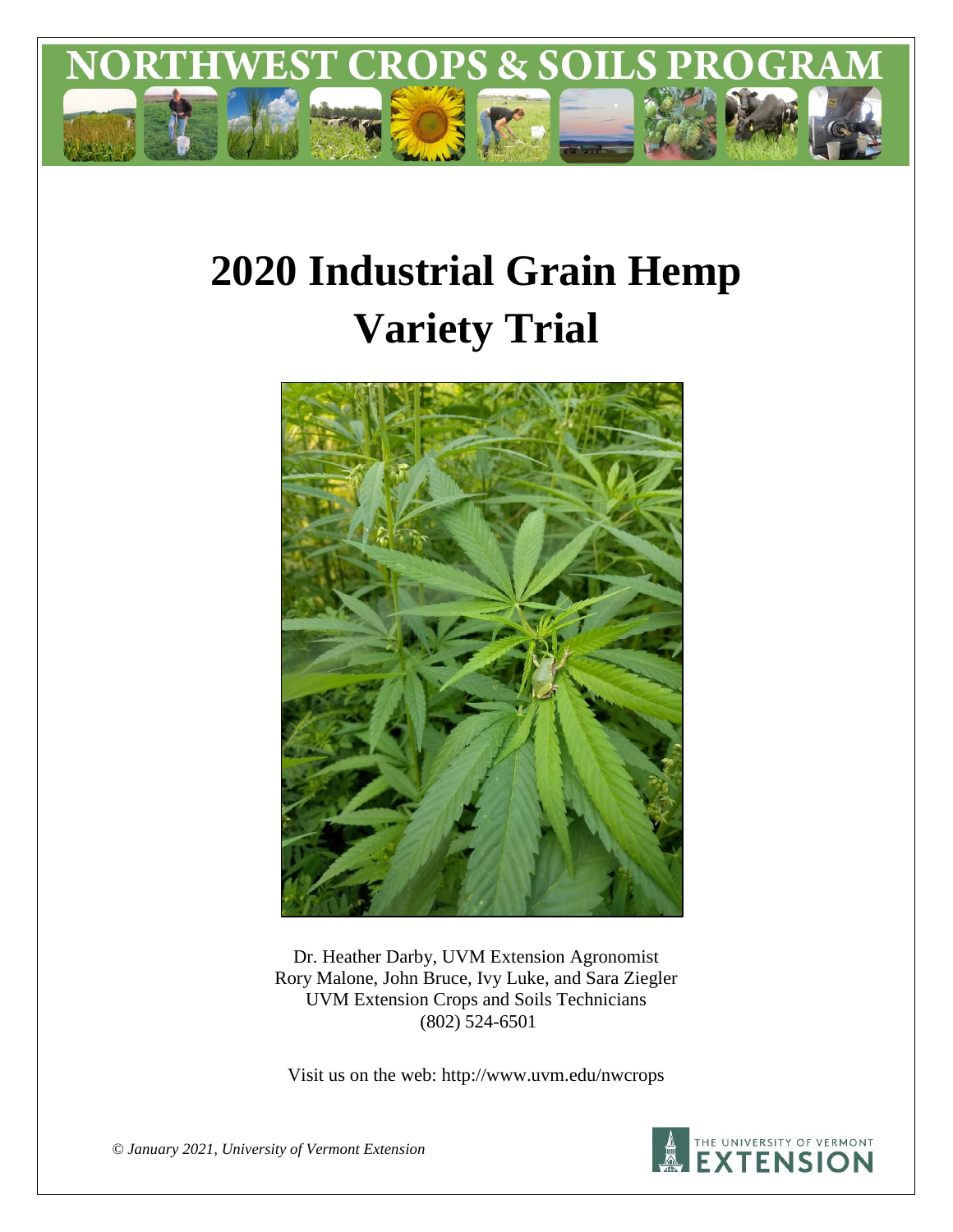#### **2020 INDUSTRIAL GRAIN HEMP VARIETY TRIAL** Dr. Heather Darby, University of Vermont Extension heather.darby[at]uvm.edu

Hemp is a non-psychoactive variety of *cannabis sativa L*. The crop is one of historical importance in the U.S. and reemerging in worldwide importance as manufacturers seek hemp as a renewable and sustainable resource for a wide variety of consumer and industrial products. The crop produces a valuable oilseed, rich in Omega-3, and other essential fatty acids that are often absent in western diets. When the oil is extracted from the seed, what remains is a marketable meal co-product, which is used for human and animal consumption. The fiber has high tensile strength and can be used to create cloth, rope, building materials, and even a form of plastic. For twenty years, U.S. entrepreneurs have been importing hemp from China, Eastern Europe, and Canada. Today, industrial hemp is re-emerging as a locally grown product in the U.S. To help farmers succeed, agronomic research on hemp is needed, as much of the historical production knowledge for the region has been lost. In this trial, hemp grain varieties were evaluated to determine best cultivars for the region.

## **MATERIALS AND METHODS**

The trial was initiated at Borderview Research Farm in Alburgh, Vermont (Table 1) to evaluate the impact variety has on hemp grain yield. The experimental design was a randomized complete block with four replications. Eighteen grain and dual-purpose hemp varieties (Table 2) were planted into 5 x 20' plots at a rate of 38 lbs ac<sup>-1</sup> or 20 seeds per square foot on 4-Jun with a Great Plains NT60 Cone Seeder. There were 5' buffers. The soil type was Covington silty clay loam with 0-3% slopes, and the previous crop was silage corn. 200 lbs ac<sup>-1</sup> of urea (46-0-0) was applied on 23-Jun and Select Max<sup>®</sup> was sprayed on the trial on 15-Jul at a rate of 16 oz  $ac^{-1}$  to limit the growth of grasses.

| Location                      | <b>Borderview Research Farm</b>        |  |  |  |
|-------------------------------|----------------------------------------|--|--|--|
|                               | Alburgh, VT                            |  |  |  |
| Soil type                     | Covington silty clay loam, 0-3% slopes |  |  |  |
| <b>Previous crop</b>          | Corn                                   |  |  |  |
| Plot size (ft)                | 5 x 20                                 |  |  |  |
| <b>Planting date</b>          | $4-Jun$                                |  |  |  |
| <b>Row spacing</b>            | 7"                                     |  |  |  |
| <b>Replicates</b>             | 4                                      |  |  |  |
| <b>Planting equipment</b>     | Great Plains NT60 Cone Seeder          |  |  |  |
| Seeding rate (lbs $ac^{-1}$ ) | 38                                     |  |  |  |
| <b>Harvest date</b>           | 8-Sep                                  |  |  |  |

**Table 1. Agronomic information for the industrial hemp grain variety trial, Alburgh, VT, 2020.**

Seed was sourced from the seed companies displayed below in Tables 2 and 3. On 8-Sep, the plots were harvested with an Almaco (Nevada, IA) SPC50 small plot combine. On 24-Jun, populations were counted in two one-foot sections per plot along a row of plants. Populations were counted again in three one-foot sections per plot before harvest and heights were measured on 2-Sep. Yield and harvest moisture were determined at harvest. Moisture was measured with a Berckes Test Weight Scale, which weighs a known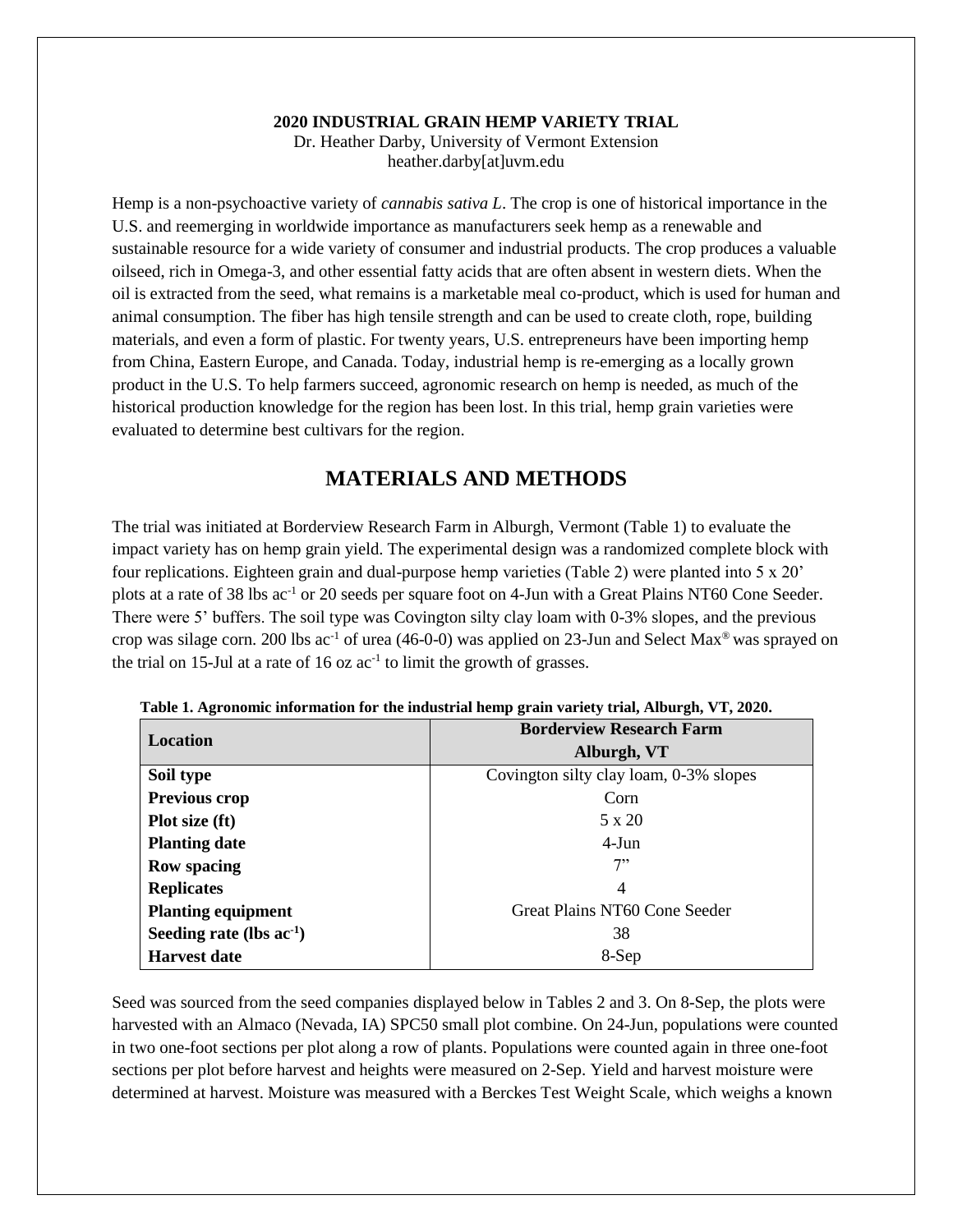volume of grain, and determined from weight and dry weights. Thousand kernels weights were counted out by hand post-harvest. Oil was extruded from the seeds with an AgOil M70 oil press (Mondovi, WI) on 14-Jan, and the amount of oil captured was weighed to determine oil content.

| <b>Variety</b>  | <b>Seed company</b>              | Days to maturity |
|-----------------|----------------------------------|------------------|
| Bialobreskie    | Bija Hemp                        | 130-145          |
| Henola          | Bija Hemp                        | 115-120          |
| Hlesia          | <b>Fiacre Seeds</b>              | 115-120          |
| Hliana          | <b>Fiacre Seeds</b>              | 115-120          |
| Hlukhoviskii-51 | <b>Fiacre Seeds</b>              | 120-125          |
| CFX-1           | Hemp Genetics International      | 100-110          |
| $CFX-2$         | Hemp Genetics International      | 100-110          |
| CRS-1           | Hemp Genetics International      | 100-110          |
| Katani          | Hemp Genetics International      | 100-110          |
| $X-59$          | Legacy Hemp                      | 100-110          |
| <b>NWG 2730</b> | <b>New West Genetics</b>         | 100-120          |
| <b>NWG 452</b>  | <b>New West Genetics</b>         | 100-120          |
| Canda           | Parkland Industrial Hemp Growers | 100-120          |
| Joey            | Parkland Industrial Hemp Growers | 110-120          |
| Altair          | UniSeeds                         | 100              |
| Anka            | UniSeeds                         | 110              |
| Ferimon         | UniSeeds                         | 129-134          |
| Futura          | Seedway                          | 140-145          |

**Table 2. Hemp grain varieties evaluated in the hemp trial, Alburgh, VT, 2020.**

#### **Table 3. Participating seed companies and contact information.**

| Company                          | <b>Contact Information</b>            |  |  |  |
|----------------------------------|---------------------------------------|--|--|--|
| Bija                             | $(833)$ 937-4367                      |  |  |  |
| International Hemp, LLC          | info@international-hemp.com           |  |  |  |
| <b>Fiacre Seeds</b>              | Michael P. Timko                      |  |  |  |
|                                  | michael.timko@fiacreenterprises.com   |  |  |  |
| Hemp Genetics International      | Jeff Kostuik, Saskatoon, Saskatchewan |  |  |  |
|                                  | $(204)$ 821-0522                      |  |  |  |
|                                  | Jeff.kostuik@hempgenetics.com         |  |  |  |
| Legacy Hemp                      | $(612)$ 790-6574                      |  |  |  |
|                                  | sandi@legacyhemp.com                  |  |  |  |
| New West Genetics                | $(800)$ 970-1615                      |  |  |  |
|                                  | newwestgenetics.com/contact/          |  |  |  |
| Parkland Industrial Hemp Growers | Clare Dutchysen, Dauphin, Manitoba    |  |  |  |
|                                  | $(204)$ 629-4367                      |  |  |  |
|                                  | info@pihg.net                         |  |  |  |
| Seedway                          | $(800)$ 836-3710                      |  |  |  |
|                                  | https://www.seedway.com/contact/      |  |  |  |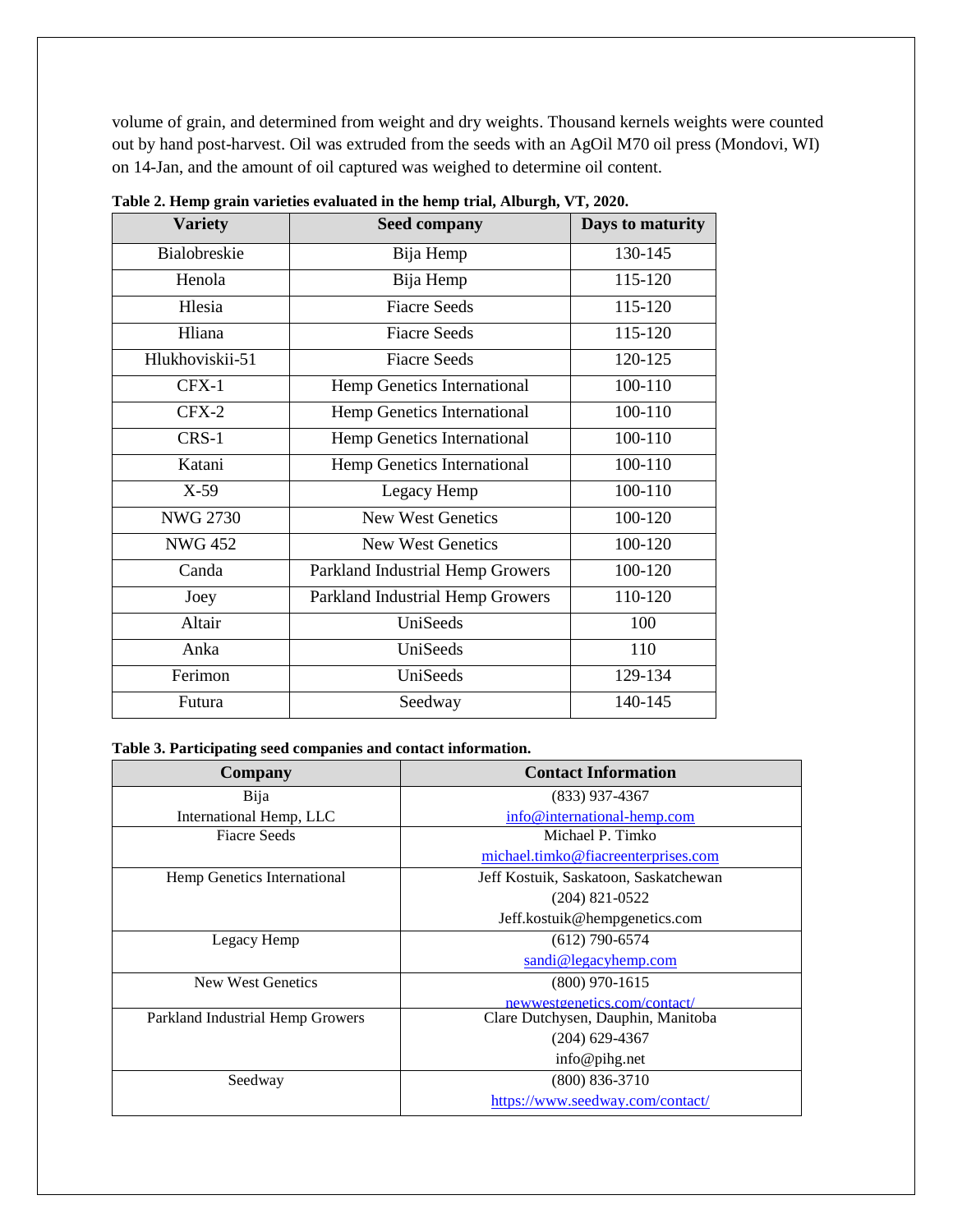| UniSeeds | Keenan and Cobden, Ontario |
|----------|----------------------------|
|          | $(613) 646 - 9737$         |
|          | orders@uniseeds.ca         |

Data were analyzed using a general linear model procedure of SAS (SAS Institute, 2008). Replications were treated as random effects, and treatments were treated as fixed. Mean comparisons were made using the Least Significant Difference (LSD) procedure where the F-test was considered significant, at p<0.10.

Variations in genetics, soil, weather, and other growing conditions can result in variations in yield and quality. Statistical analysis makes it possible to determine whether a difference between treatments is significant or whether it is due to natural variations in the plant or field. At the bottom of each table, a LSD value is presented for each variable (i.e. yield). Least Significant Differences (LSDs) at the 0.10

level of significance are shown. This means that when the difference between two treatments within a column is equal to or greater to the LSD value for the column, there is a real difference between the treatments 90% of the time. In the example to the right, treatment C was significantly different from treatment A, but not from treatment B. The difference between C and B is 1.5, which is less than the LSD value of 2.0 and so these treatments were not significantly different in yield. The difference between C and A is

| <b>Treatment</b> | Yield            |
|------------------|------------------|
| A                | 6.0 <sup>b</sup> |
| B                | $7.5^{ab}$       |
| $\mathfrak{C}$   | 9.0 <sup>a</sup> |
| LSD              | 2.0              |

equal to 3.0, which is greater than the LSD value of 2.0. This means that the yields of these treatments were significantly different from one another. Treatment B was not significantly lower than the top yielding treatment, indicated in bold. A lack of significant difference is indicated by shared letters.

## **RESULTS**

Seasonal precipitation and temperature were recorded with a Davis Instrument Vantage Pro2 weather station, equipped with a WeatherLink data logger at Borderview Research Farm in Alburgh, VT (Table 4). The warm June had an average temperature of 66.9° F, which was 1.08° F warmer than average, and was followed by a hot July, with the average temperature 4.17° F higher than the 30-year normal. The hotter than average July resulted in 126 more Growing Degree Days (GDDs) than average during that month. Precipitation was below average in June, July, and September, and 2.86 inches above average in August. From June to August, 3508 GDDs were accumulated, 157 GDDS above the 30-year normal.

| Table 7. Deasonal weather uata concettu in Anourgii, y 1, 2020. |         |         |        |         |  |  |  |
|-----------------------------------------------------------------|---------|---------|--------|---------|--|--|--|
| Alburgh, VT                                                     | June    | July    | August | Sept    |  |  |  |
| Average temperature $({}^{\circ}F)$                             | 66.9    | 74.8    | 68.8   | 59.2    |  |  |  |
| Departure from normal                                           | 1.08    | 4.17    | 0.01   | $-1.33$ |  |  |  |
|                                                                 |         |         |        |         |  |  |  |
| Precipitation (inches)                                          | 1.86    | 3.94    | 6.77   | 2.75    |  |  |  |
| Departure from normal                                           | $-1.77$ | $-0.28$ | 2.86   | $-0.91$ |  |  |  |
|                                                                 |         |         |        |         |  |  |  |
| Growing Degree Days (32-95°F)                                   | 1044    | 1323    | 1141   | 816     |  |  |  |
| Departure from normal                                           | 31      | 126     |        | $-39$   |  |  |  |

**Table 4. Seasonal weather data collected in Alburgh, VT, 2020.**

Based on weather data from a Davis Instruments Vantage Pro2 with WeatherLink data logger. Alburgh precipitation data from August-October was provided by the NOAA data for Highgate, VT. Historical averages are for 30 years of NOAA data (1981-2010) from Burlington, VT.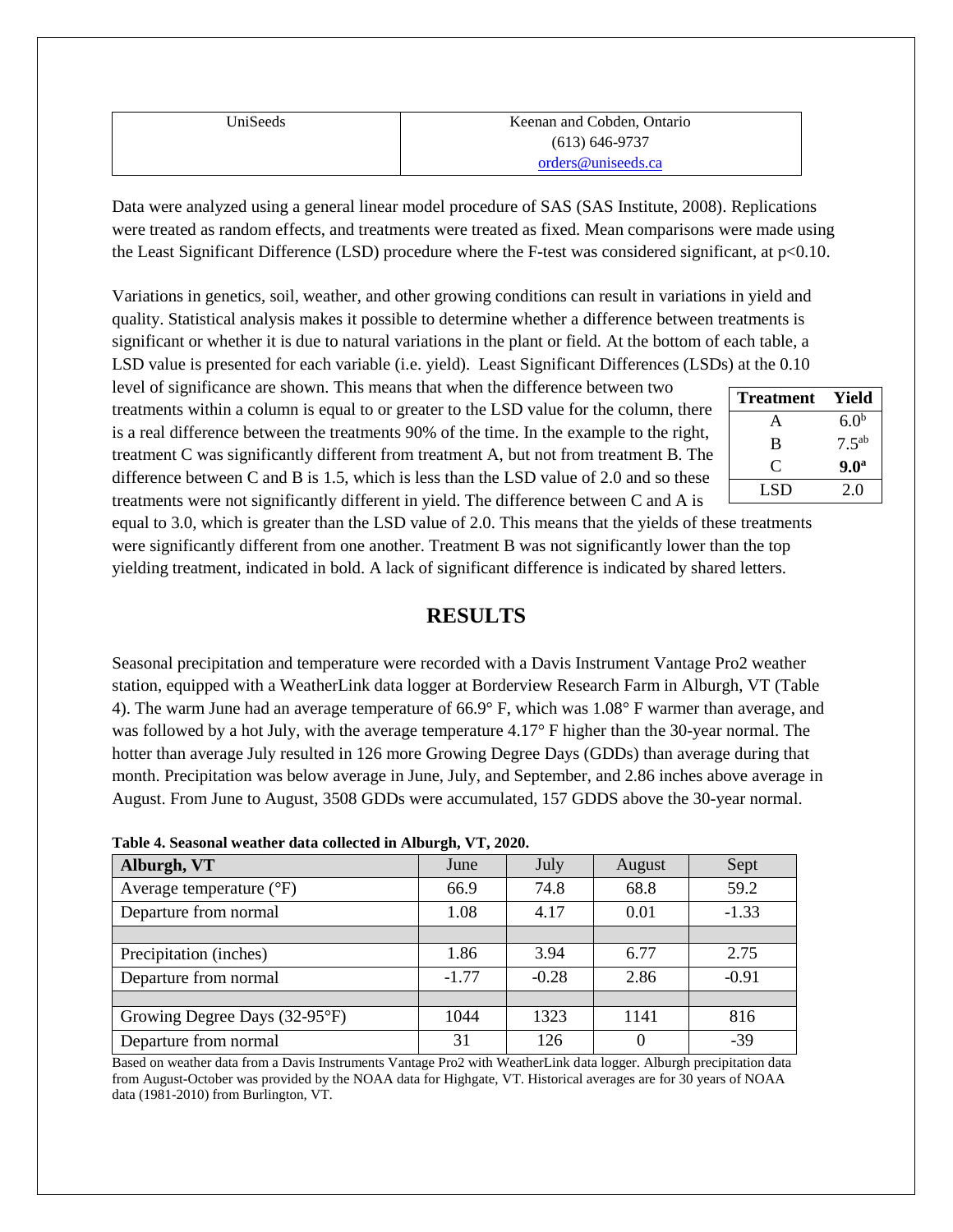Harvest measurements, yields, and oil content data are displayed below in Tables 5 and 6. NWG 452 had the highest population of plants per area, at 9.33 plants ft<sup>-2</sup> or 406,560 plants ac<sup>-1</sup>, but plant populations were not statistically different between varieties (Table 5). Harvest moistures were also similar across varieties. The variety Hliana had the lowest harvest moisture at 14.2%. NWG 2730 had the highest average plant height at 169 cm and was statistically greater than the other varieties except for Futura (155 cm), Bialobreskie (154 cm), NWG 452 (151 cm), and Hliana (147 cm). Canda had the densest thousand kernel weight (TKW) at 17.5 g and was statistically similar to Joey and CFX-2. The heavier the TKW, the fewer seeds per pound. The variety with the most seeds per pound was NWG 2730, at 40585 seeds lb<sup>-1</sup>. NWG 2730 had significantly more seeds per pound than all other varieties. It was followed by Hliana, Hlukhoviskii-51, Hlesia, Katani, NWG 452, Bialobreskie, and Henola, which were all statistically similar to each other.

|                   | <b>Populations</b> | <b>Populations</b>      | Average            | Moisture @    | <b>Thousand</b>        | <b>Seeds</b>           |
|-------------------|--------------------|-------------------------|--------------------|---------------|------------------------|------------------------|
| <b>Variety</b>    |                    |                         | height             | harvest       | kernel weight          | per lb                 |
|                   | plants $ft^2$      | plants ac <sup>-1</sup> | cm                 | $\frac{0}{0}$ | grams                  | #seeds                 |
| Altair            | 8.67               | 377520                  | 130 <sup>bcd</sup> | 18.6          | 15.5 <sup>bcd</sup>    | $29321$ efgh           |
| Anka              | 8.13               | 354288                  | 136 <sup>bcd</sup> | 17.9          | 15.3 <sup>bcde</sup>   | $29861$ defgh          |
| Bialobreskie      | 4.53               | 197472                  | $154^{ab}$         | 17.3          | 13.8 <sup>efgh</sup>   | 33135bcde              |
| CFX-1             | 6.80               | 296208                  | 117 <sup>cd</sup>  | 18.7          | 14.8 <sup>efd</sup>    | 31025 <sup>cdefg</sup> |
| $CFX-2$           | 7.47               | 325248                  | 76 <sup>f</sup>    | 18.5          | 16.5 <sup>abc</sup>    | 27596 <sup>gh</sup>    |
| CRS-1             | 5.87               | 255552                  | 108 <sup>ed</sup>  | 22.9          | 15.8 <sup>bcd</sup>    | 28848fgh               |
| Canda             | 4.67               | 203280                  | 115 <sup>cd</sup>  | 18.1          | 17.5 <sup>a</sup>      | $26010^h$              |
| Ferimon           | 6.93               | 302016                  | $139^{bc}$         | 21.3          | $15.0$ <sup>cdef</sup> | 30334cdefg             |
| Futura            | 6.80               | 296208                  | $155^{ab}$         | 17.6          | 15.3 <sup>bcde</sup>   | 30012d <sup>efgh</sup> |
| Henola            | 6.67               | 290400                  | 83 <sup>ef</sup>   | 22.0          | 14.3 <sup>defg</sup>   | $32602$ bcdef          |
| Hlesia            | 6.93               | 302016                  | 130 <sub>bcd</sub> | 16.2          | 13.8 <sup>efgh</sup>   | 34324bc                |
| Hliana            | 6.13               | 267168                  | $147^{ab}$         | 14.1          | 12.5 <sup>hi</sup>     | 36378 <sup>b</sup>     |
| Hlukhoviskii-51   | 8.40               | 365904                  | 136 <sup>bcd</sup> | 18.1          | 13.0 <sup>gh</sup>     | 35601 <sup>b</sup>     |
| Joey              | 8.00               | 348480                  | 108 <sup>de</sup>  | 20.4          | 16.8 <sup>ab</sup>     | 27170 <sup>gh</sup>    |
| Katani            | 6.67               | 290400                  | $75^{\mathrm{f}}$  | 14.7          | $13.5$ <sup>fgh</sup>  | 33780bcd               |
| <b>NWG 2730</b>   | 6.40               | 278784                  | 169 <sup>a</sup>   | 16.0          | $11.3^{i}$             | 40585 <sup>a</sup>     |
| <b>NWG 452</b>    | 9.33               | 406560                  | $151^{ab}$         | 14.7          | $13.5$ <sup>fgh</sup>  | 33759bcd               |
| $X-59$            | 7.60               | 331056                  | 107 <sup>de</sup>  | 17.6          | 15.5 <sup>bcd</sup>    | $29595$ efgh           |
| LSD(0.10)         | $_{\rm NS}$        | <b>NS</b>               | 29.4               | $_{\rm NS}$   | 1.72                   | 4073                   |
| <b>Trial mean</b> | 7.00               | 304920                  | 124                | 18.0          | 14.6                   | 31663                  |

**Table 5. Harvest metrics by variety for industrial grain hemp, Alburgh, VT, 2020.** 

ŧ Within a column, treatments marked with the same letter were statistically similar (p=0.10). Top performers are in **bold.** NS -There was no statistical difference between varieties.

Yields ranged from 321 lbs ac<sup>-1</sup> to 1482 lbs ac<sup>-1</sup> on a dry matter basis, and from 356 lbs ac<sup>-1</sup> to 1646 lbs ac<sup>-1</sup> at 10% moisture (Table 6, Figure 1). Futura was the top performer (1646 lbs ac<sup>-1</sup> at 10% moisture), with yields statistically greater than all other varieties. The next top yielding varieties at 10% moisture were NWG 452 (1204 lbs ac<sup>-1</sup>), X-59 (1161 lbs ac<sup>-1</sup>), Ferimon (1122 lbs ac<sup>-1</sup>), NWG 2730 (1113 lbs ac<sup>-1</sup>), Anka  $(1111 \text{ lbs } ac^{-1})$ , Hlukhoviskii-51 (1034 lbs ac<sup>-1</sup>), Altair (965 lbs ac<sup>-1</sup>), Joey (947 lbs ac<sup>-1</sup>), and CRS-1 (945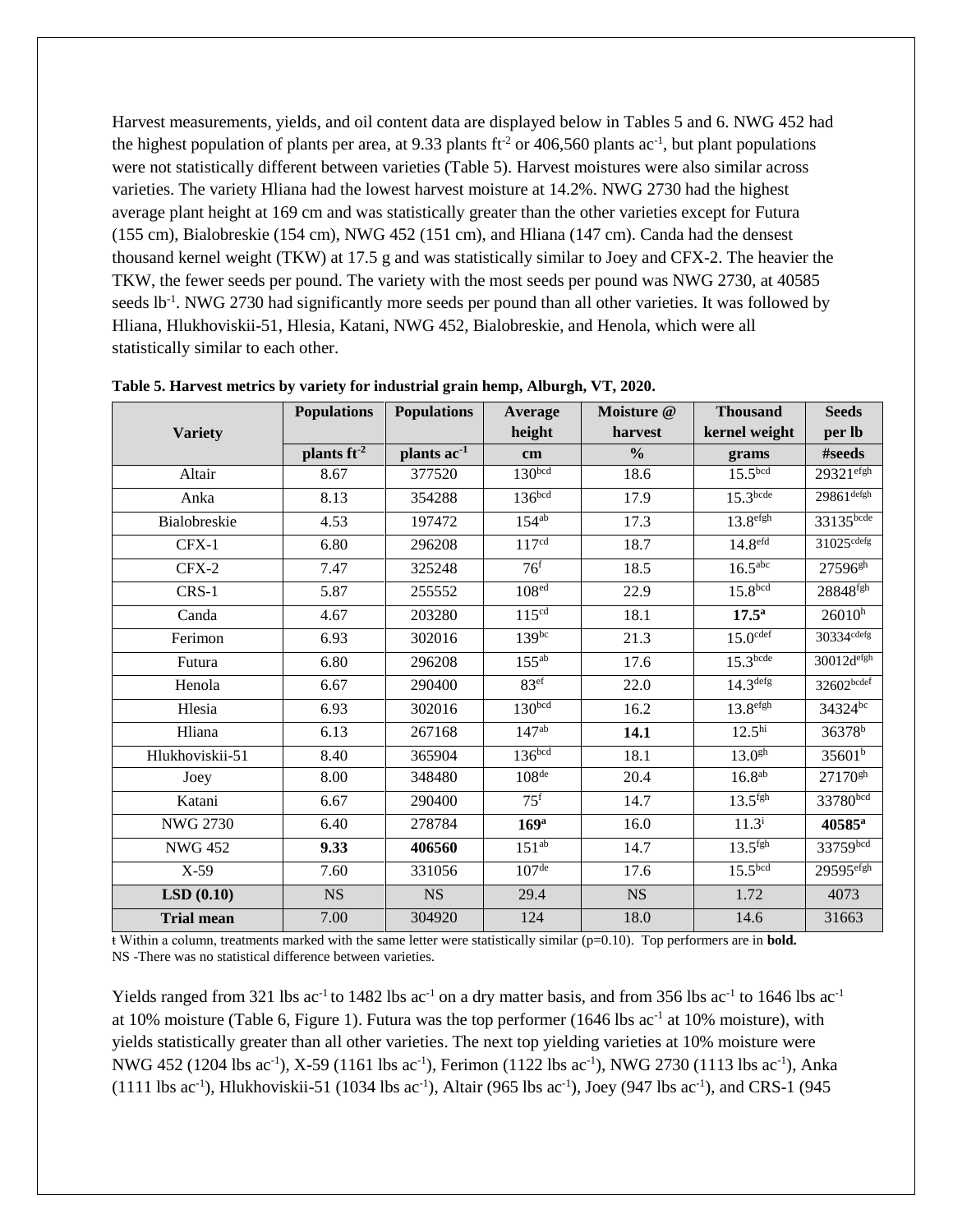lbs ac<sup>-1</sup>), which were all statistically similar to each other. Katani yielded the least at 356 lbs ac<sup>-1</sup> and was significantly lower than all other varieties except for CFX-2 and Canda.

|                   | Dry matter              | Yield $@10\%$        | Seed oil                      | Oil yield at 10%     | Oil yield at 10%        |
|-------------------|-------------------------|----------------------|-------------------------------|----------------------|-------------------------|
| <b>Variety</b>    | yield                   | moisture             | content                       | moisture             | moisture                |
|                   | $\text{lbs}$ ac $^{-1}$ | $\text{lbs}$ ac $^1$ | $\frac{0}{0}$                 | $\text{lbs}$ ac $^1$ | gallons ac <sup>1</sup> |
| Altair            | 869bcde                 | 965bcde              | 13.2 <sup>eff</sup>           | 128 <sub>bcd</sub>   | 16.7 <sup>bcd</sup>     |
| Anka              | $1000^{bc}$             | $1111^{bc}$          | 16.1 <sup>bcd</sup>           | 178 <sup>b</sup>     | $23.3^{b}$              |
| Bialobreskie      | 759 <sup>cde</sup>      | 842 <sup>cde</sup>   | 18.1 <sup>b</sup>             | $151^{bc}$           | $19.8^{bc}$             |
| $CFX-1$           | 753 <sup>cde</sup>      | 837 <sup>cde</sup>   | 15.8 <sub>bcde</sub>          | $136^{bc}$           | 17.8 <sup>bc</sup>      |
| $CFX-2$           | $358$ <sup>fg</sup>     | 398 <sup>fg</sup>    | 17.0 <sup>bc</sup>            | 67.4 <sup>d</sup>    | 8.8 <sup>d</sup>        |
| $CRS-1$           | 851 <sup>bcde</sup>     | 945bcde              | 16.1 <sup>bcd</sup>           | $150^{bc}$           | 19.7 <sup>bc</sup>      |
| Canda             | 611 <sup>efg</sup>      | 679 <sup>efg</sup>   | $15.1^{b-f}$                  | 104 <sup>cd</sup>    | 13.6 <sup>cd</sup>      |
| Ferimon           | $1012^{bc}$             | $1122^{bc}$          | $16.\overline{4^{bc}}$        | 176 <sup>b</sup>     | 23.0 <sup>b</sup>       |
| Futura            | $1482^a$                | $1646^a$             | 16.0 <sup>bcd</sup>           | $264$ <sup>a</sup>   | 34.6 <sup>a</sup>       |
| Henola            | 736 <sup>cde</sup>      | 818 <sup>cde</sup>   | 16.4 <sup>bcd</sup>           | 134 <sup>bcd</sup>   | 17.5 <sup>bcd</sup>     |
| Hlesia            | 750 <sup>cde</sup>      | 833 <sup>cde</sup>   | $12.\overline{8^{\text{ef}}}$ | 105 <sup>cd</sup>    | 13.8 <sup>cd</sup>      |
| Hliana            | $649$ <sup>def</sup>    | 721 <sup>eff</sup>   | $12.1^{\rm f}$                | 85.4 <sup>cd</sup>   | 11.2 <sup>cd</sup>      |
| Hlukhoviskii-51   | 930bcd                  | 1034 <sup>bcd</sup>  | 17.0 <sup>bc</sup>            | 181 <sup>b</sup>     | 23.7 <sup>b</sup>       |
| Joey              | $852$ <sub>bcde</sub>   | 947bcde              | 14.8 <sup>cdef</sup>          | $141^{bc}$           | $18.5^{bc}$             |
| Katani            | 321 <sup>g</sup>        | 356 <sup>g</sup>     | $24.2^{\rm a}$                | 86.4 <sup>cd</sup>   | 11.3 <sup>cd</sup>      |
| <b>NWG 2730</b>   | $1010^{bc}$             | $1113^{bc}$          | $15.0^{b-f}$                  | $145^{bc}$           | $19.0^{bc}$             |
| <b>NWG 452</b>    | $1085^{b}$              | $120\overline{4^b}$  | $16.5^{bc}$                   | $194^{\overline{b}}$ | $25.5^{b}$              |
| X-59              | $1045^{bc}$             | $1161^{bc}$          | 16.3 <sup>bcd</sup>           | 189 <sup>b</sup>     | 24.7 <sup>b</sup>       |
| LSD(0.10)         | 318                     | 353                  | 3.23                          | 66.7                 | 8.74                    |
| <b>Trial mean</b> | 837                     | 930                  | 16.0                          | 145                  | 19.0                    |

**Table 6. Harvest yields and oil content by variety for industrial grain hemp, Alburgh, VT, 2020.** 

ŧ Within a column, treatments marked with the same letter were statistically similar (p=0.10). Top performers are in **bold.** NS -There was no statistical difference between varieties.

The average seed soil content was 16.0% (Table 6) which is below the averages of the 2018 and 2019 trials, which were 21.8% and 22.2% respectively. A comparison of varieties trialed in multiple years is shown below in Figure 2. This year the seeds were extremely dry at the time of oil pressing. The harvest moistures were similar to previous years, though every year this trial has been done the seed is harvested at a wetter moisture then dried down. Seed moisture at pressing was often at less than 5%. Oil yields on a per acre basis are also shown in Table 6. Katani, the top-performer, had an oil content of 24.2%, and was significantly higher than all other varieties trialed. On a per acre basis, Futura yielded the most oil based on harvest yields at 10% moisture. Futura yielded 264 lbs ac<sup>-1</sup> or 34.6 gallons ac<sup>-1</sup> of oil and was also statistically different from all other varieties. Below in Figure 1, oil content is graphed by variety along with harvest yields.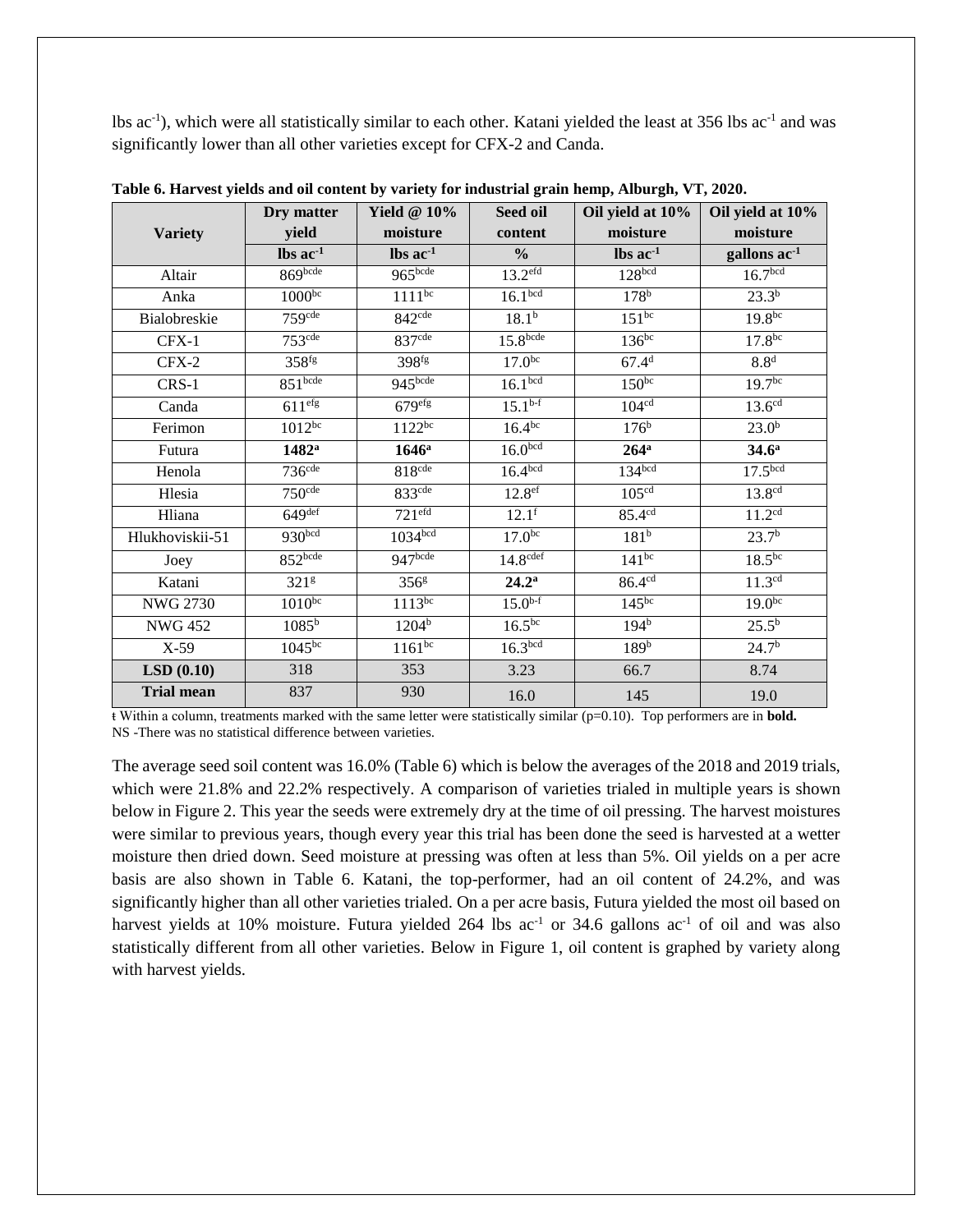

**Figure 1. Grain hemp yields at 10% moisture and oil content, Alburgh, VT, 2020.** 



**Figure 2. Hemp grain seed oil content in varieties trialed multiple years, 2018-2020, Alburgh, VT.**